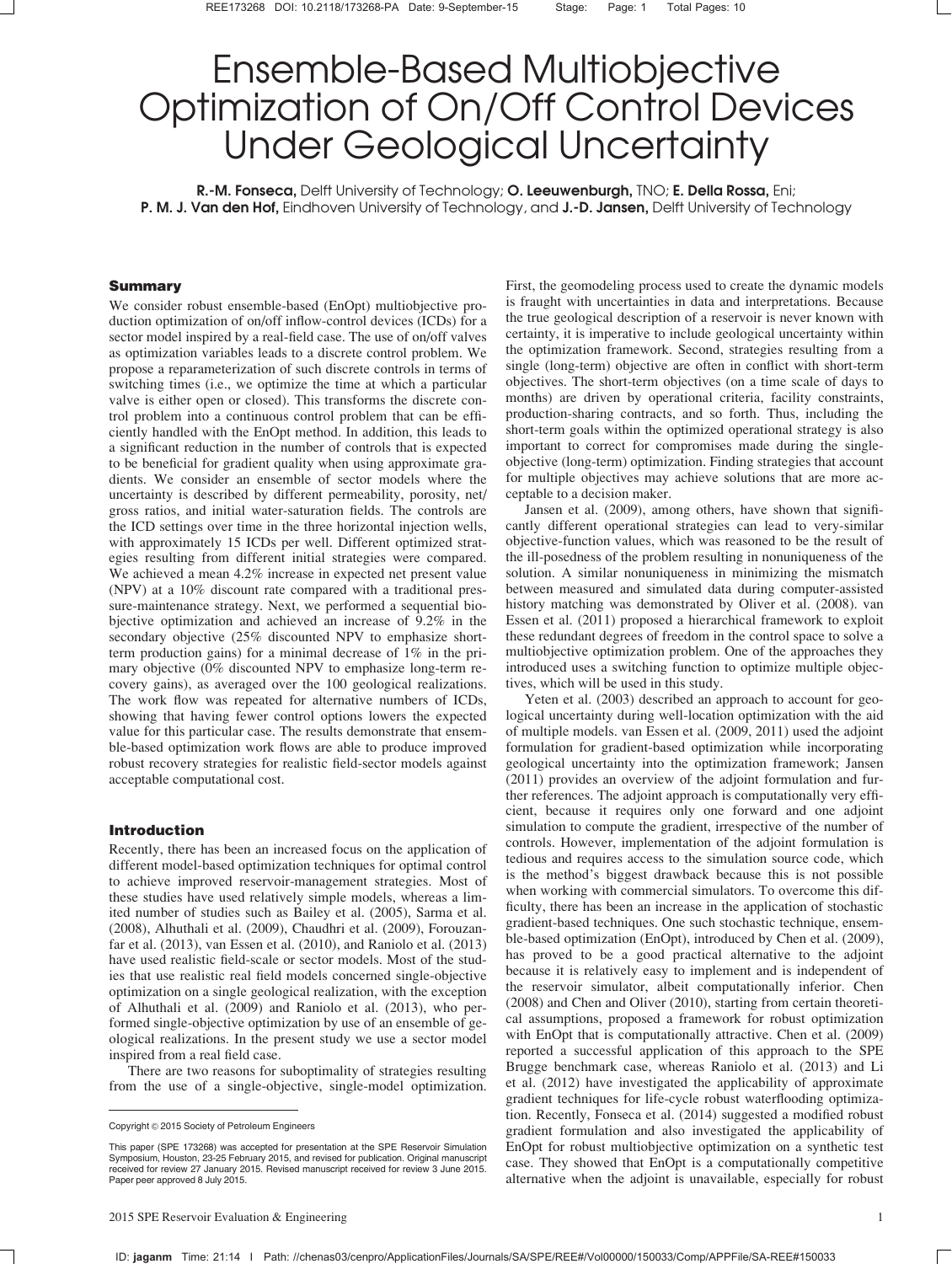optimization. In Appendix A we give an overview of the essential theory of EnOpt as used in our study.

In this study we optimize the settings of on/off inflow-control devices—sometimes also referred to as inflow-control valves which have discrete open or closed settings, as represented by the numerical values of 1 and 0, respectively. However, EnOpt, like other gradient-based techniques, cannot efficiently handle discrete control problems. Thus, we use a reparameterization of the controls into switching times, which will be discussed in detail in this study. By use of this technique, we investigate the applicability of an ensemble-based robust hierarchical multiobjective optimization framework to optimize an ensemble of sector models inspired from a real field case. The uncertainty in the ensemble of sector models is characterized by differing permeability, porosity, net/ gross ratios, and initial water saturation fields.

# Theory

In this work we have chosen to use an approximate gradient method, ensemble-based optimization (EnOpt), for the optimization instead of a derivative-free technique because the computational costs for derivative-free methods are usually higher. For our example, which incorporates geological uncertainty in the form of 100 realistic reservoir models, a derivative-free technique would be computationally extremely challenging. In addition, in our limited experience, approximate gradient techniques usually have fewer tuning parameters compared with derivativefree methods.

Objective Function. The objective function is the usual expression for (simple) net present value as used in life-cycle optimization studies. It is defined as

<sup>J</sup> <sup>¼</sup> <sup>X</sup><sup>K</sup> k¼1 ½ðqo;kÞ ro ðqwp;kÞ rwp ½ðqwi;kÞ rwi - - Dtk ð1 þ bÞ tk=s<sup>t</sup> 0 @ 1 A; - - - - - - - - - - - - - - - - - - ð1Þ

where  $q_{o,k}$  is the oil-production rate in bbl/day,  $q_{wp,k}$  is the waterproduction rate in bbl/day,  $q_{wik}$  is the water-injection rate in bbl/day,  $r_o$  is the price of oil produced in USD/bbl,  $r_{wp}$  is the cost of water produced in USD/bbl,  $r_{wi}$  is the cost of water injected in USD/ bbl,  $\Delta t_k$  is the difference between consecutive timesteps in days, b is the discount rate expressed as a fraction per year,  $t_k$  is the cumulative time in days corresponding to timestep  $k$ , and  $\tau_t$  is the reference time period for discounting, typically 1 year (365.24 days), which is in line with common oil-industry project-economics practices.

Update Rules. The EnOpt methodology results in an approximate gradient  $g$  of the objective function  $J$  with respect to a vector of controls u. This approximate gradient, as computed from Eq. A-11, can be used in any gradient-based optimization algorithm. In our study we used a simple steepest ascent scheme:

$$
\mathbf{u}^{\ell+1} = \mathbf{u}^{\ell} + \alpha^{\ell} \mathbf{g}^{\ell}, \quad \ldots \ldots \ldots \ldots \ldots \ldots \ldots \ldots \ldots \ldots \quad (2)
$$

where the superscript  $\ell$  is the iteration counter, and  $\alpha^{\ell}$  is a step length in the direction of the gradient. Note that if u and g both contain elements with different dimensions (e.g., when the elements of u are pressures and rates), an additional scaling of the gradient elements may be required. We scaled the gradient by its infinity norm and then for each iteration used an initial step size  $\alpha = 1$ . Thereafter, we allowed for a maximum of three back-tracking steps, each time reducing the step size with a factor of one-half.

Robust Ensemble Optimization. Geological modeling and interpretation is an inherently uncertain process. Incorporating these uncertainties into the optimization framework reduces the uncertainty involved with the optimization (Yeten et al. 2003). van Essen et al. (2009) provide a list of references of nonpetroleum engineering applications that incorporated uncertainty within the modeling-and-control framework. From these, they imported the

terminology "robust optimization" into the petroleum literature (i.e., optimization over an ensemble of geological realizations that represents the geological uncertainty). In an example they showed that this technique increased the expected value and reduced the variance of the optimized strategy applied to the different geological realizations in comparison with a reactive strategy. van Essen et al. (2009) reported significant improvements in the expected objective-function values by use of adjoint-based optimization. Thereafter, Chen et al. (2012) performed robust optimization by use of the adjoint formulation to solve a multiobjective optimization problem. A robust version of EnOpt was introduced by Chen (2008) and Chen and Oliver (2010), wherein they use two ensembles, one of controls and another of geological models, which consist of M members each. Intuitively in such a scenario we would require  $M<sup>2</sup>$  function evaluations for a gradient estimate, which is computationally not attractive. Thus, to make the method computationally more efficient, Chen (2008) provided an argumentation for the possibility of evaluating only M samples to approximate the robust EnOpt gradient. Thus, to estimate a "robust gradient," Chen (2008) coupled one member from the control ensemble with one member of the geological ensemble in a 1:1 ratio, which will be referred to as the "original formulation" in this study. Recently, there has been an increase in the application and understanding of the ensemble-based robust gradient estimate, which is briefly discussed in Appendix A.

Multiobjective Optimization. Most real-world problems have multiple objectives that need to be satisfied. Usually these objectives are in conflict with each other, and one must accept decreases in one objective to achieve increases in another objective. In theory, there exist many methods to solve a multiobjective problem and recently there has been an increased focus on finding methods to solve multiobjective problems in the reservoir-simulation community. These objectives are usually defined as longterm (life-cycle) objectives from a reservoir-engineering viewpoint and short-term objectives from a production-engineering/ operational-constraints viewpoint. van Essen et al. (2009) showed that these two objectives are in conflict with each other and suggested the use of a hierarchical framework for multiobjective optimization. In this study we use the hierarchical-switching method with EnOpt for the optimization. Details of the implementation are given in Fonseca et al. (2014). This switching method optimizes the objectives alternatingly and stays within a maximumallowed very-small decrease  $\varepsilon$  in the primary objective. An alternative to hierarchical biobjective optimization (in which the primary objective is considered much more important than the secondary objective) is regular biobjective optimization, in which there is no predefined preference for one of the objectives. Isebor and Durlofsky (2014) and Liu and Reynolds (2014) have introduced methodologies to plot the "Pareto front" for a regular biobjective reservoir-optimization problem (i.e., a set of objective-function pairs corresponding to optimal controls for many possible weighted combinations of the two objective functions, which gives the decision maker a range of possible solutions).

Control Parameterization. Recent advances in technology and the need for improved controllability of the oil-recovery process have led to the use of inflow-control devices (ICDs), also known as inflow-control valve. Although many variants of such devices exist, in our study we have used ICDs that can be individually activated by use of electric line or coiled tubing through relatively simple rigless intervention techniques. This type of ICD is currently commercially available with up to 16 ICDs per well, and is used in field applications. In the present study we optimize the settings of these ICDs over the producing life of a field. ICDs can have settings that vary continuously between 0 and 1 or could be restricted to settings of either 0 or 1; that is, either fully open or fully closed. In our study the ICDs belong to the latter class, and have settings of either 0 or 1. Thus the optimization problem is now discrete in nature. To solve such discrete problems, integerprogramming techniques are usually used (Isebor et al. 2014).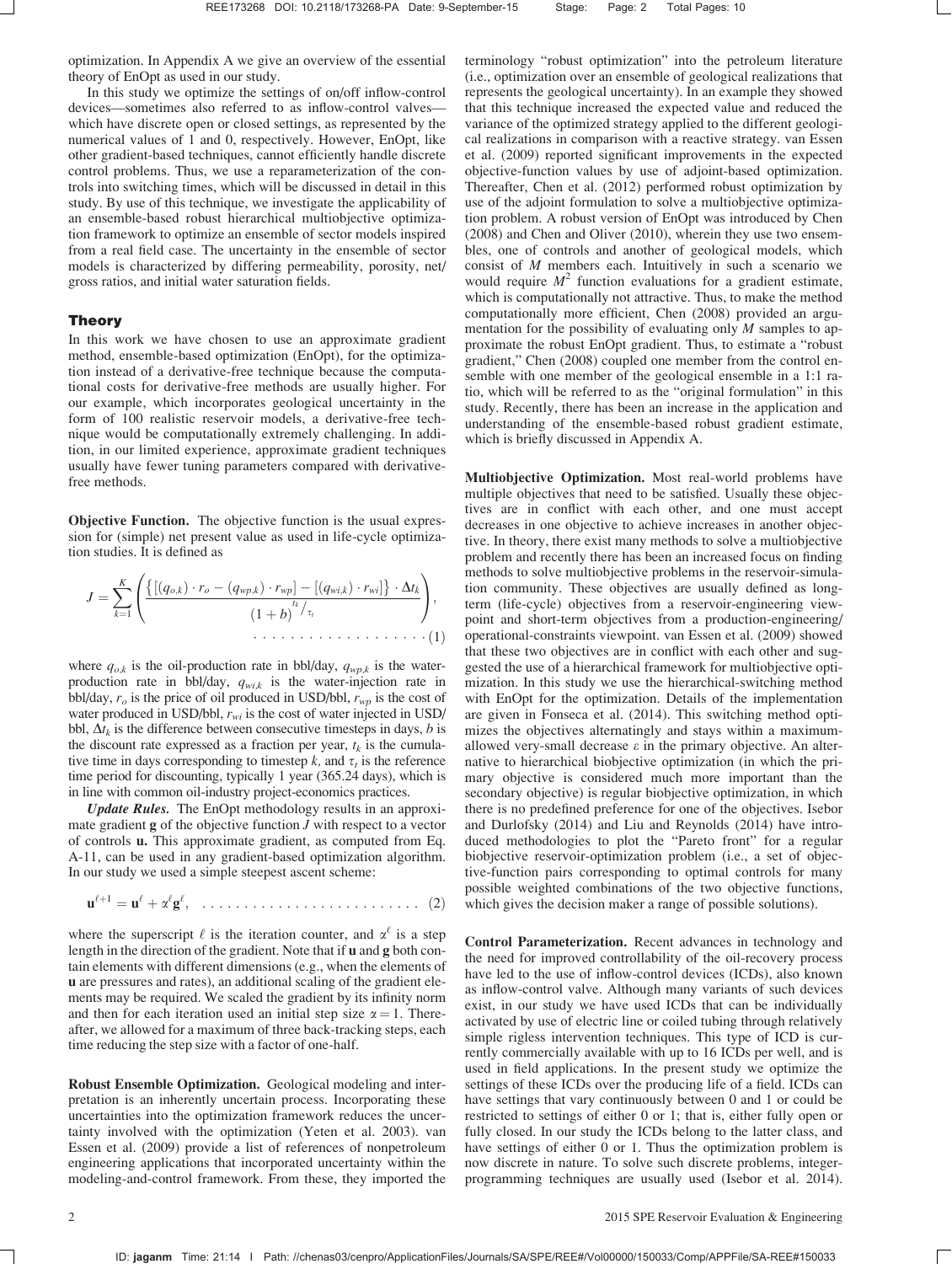

Fig. 1—Permeability field for Layer 14 of Realization 65.

Gradient-based methods like EnOpt, which have been successfully applied to problems with continuous variables, are not suitable for discrete control problems. To use EnOpt to solve this particular optimization problem, a parameterization of the controls into continuous variables is necessary. Sudaryanto and Yortsos (2000) suggested the use of switching times as control variables for a production-optimization exercise to study the behavior of bang-bang (i.e., on/off) controls. Zandvliet et al. (2007) investigated the theoretical aspects of bang-bang control problems and provided a list of references from different engineering applications where switching times have been used as controls. However, they did not use switching times as the controls; instead, they used continuous control variables in combination with a cutoff criterion to mimic the discrete controls. We have also investigated this approach; however, we did not achieve solutions that were better than a switching-times approach. Hasan and Foss (2013) recently used switching times as controls for adjoint-based waterflooding optimization with the halving-timeinterval method to update the controls, and Namdar Zanganeh et al. (2014) used a switching approach to optimize a surfactant (foam)-injection application. In this study we use the switchingtime-interval-based parameterization of the controls, modeled after the switching-time-optimization method provided by Sudaryanto and Yortsos (2000). Whereas Sudaryanto and Yortsos (2000) use explicit times to define a switch, we use time intervals as controls. There are two distinct advantages for the use of such a parameterization:

- It transforms a discrete control problem into a continuous control problem that can be efficiently handled by EnOpt.
- It leads to a possibly significant reduction in the number of control variables. This could be particularly important when using stochastic approximate gradient-based techniques such as EnOpt because the gradient quality may deteriorate for increasing numbers of optimization variables.

For example, in this case, if we choose fixed control timesteps of 1 year and use 48 ICD settings to be optimized at each control timestep, the use of amplitude-based controls for a 20-year period would result in a control vector **u** containing  $48 \times 20 = 960$  elements. In the switching-times approach, the user must predefine the number of allowable switches during the simulation time for each ICD. In our case, we use five switching times for each ICD over the producing life of the reservoir, thus leading to  $48 \times 5 = 240$  controls (i.e., a factor-of-four reduction in the number of controls). Note that we work with time intervals to define the times at which a particular ICD must be either switched on or off depending on its previous setting. We do not explicitly find the time a control is switched; rather, we find the interval after which a control setting should be changed. Also note that five switching times is a maximum limit and it is possible to achieve an optimized strategy with fewer switches. In case the final switching-time interval exceeds the end of the producing time, the interval is simulated only until the end time.

# Numerical Example

Reservoir Model. The reservoir model used in this study is a sector model inspired by a real field case. The reservoir formation



Fig. 2—Oil saturation of Layer 14 for Realization 65 after a time of 20 years, indicating a high water production.

is unconsolidated sandstone at a depth of approximately 4,000 ft, with a net thickness ranging from 30 to 45 ft, and is not significantly faulted. 50,000 active gridblocks are used in this sector model. Model dimensions cannot be disclosed for confidentiality reasons. The reservoir rock is of good quality with porosities ranging from 20 to 35% and net/gross ratios of approximately 50–90%. The permeability distribution is not very heterogeneous with values ranging from 100 to 700 md, usually approximately 350 md. Permeability modeling has been performed following industry standard practices, modeled after facies and petrophysical modeling. In addition, an integration of core data coming from some of the wells with computer-processed interpretation logs has been incorporated. A porosity/permeability correlation has been identified and grids have been populated by use of a standard geostatistical algorithm. After this, well-test data have been integrated and the initial ensemble of permeabilities have been conditioned to historical data to obtain an updated ensemble, which is used in this study. The reservoir is operated by use of a line-drive strategy with horizontal wells with lengths of 4,000–10,000 ft, with inflow-control devices (ICDs) installed in some of the injectors. The field has unconventional reservoir and fluid properties compared with other fields in the vicinity. In particular, the field temperature is lower and the oil is heavier and more viscous, compared with neighboring fields.

Fig. 1 is an illustration of the permeability field of Layer 14 from Realization 65 out of an ensemble of 100 realizations. The sector model shown is produced by use of a line-drive strategy with three injectors and three producers. The injectors are equipped with ICDs that can be mechanically operated by use of a coiled-tubing unit and can only be either "open" or "closed," with values of either 0 or 1. Injector 1 has 15 ICDs along its length, whereas Injectors 2 and 3 have 16 and 17 ICDs, respectively. The settings of these ICDs are the control variables for this optimization study. The wells are modeled as multisegment wells in a commercial fully implicit finite-difference black-oil simulator (Eclipse 2011). Because the ICDs cannot be modeled to be fully closed i.e., 0—because of numerical limitations, in this exercise the valve settings have a minimum value of  $10^{-4}$ . To effectively capture the effect of geological uncertainty within the optimization framework, we use a set of 100 different geological (sector) models. The realizations vary in terms of their permeability fields, porosity fields, varying net/gross ratios, and initial water saturations.

The relative homogeneity in the permeability fields, coupled with the specific properties of the oil, suggest that for this model the scope for optimization lies in the reduction of the volumes of water injected and produced. Fig. 2 illustrates the oil saturation of Layer 14 from Realization 65 after 20 years of production. The field water cut for a 20-year horizon is approximately 89%, and this increase in the volumes of water produced and injected makes the problem interesting for optimization. Hence, we have chosen an optimization time horizon of 20 years.

Life-Cycle Optimization. In this model, the injectors and producers are operated on bottomhole-pressure constraints, whereas the ICD settings are allowed to vary over the producing life (20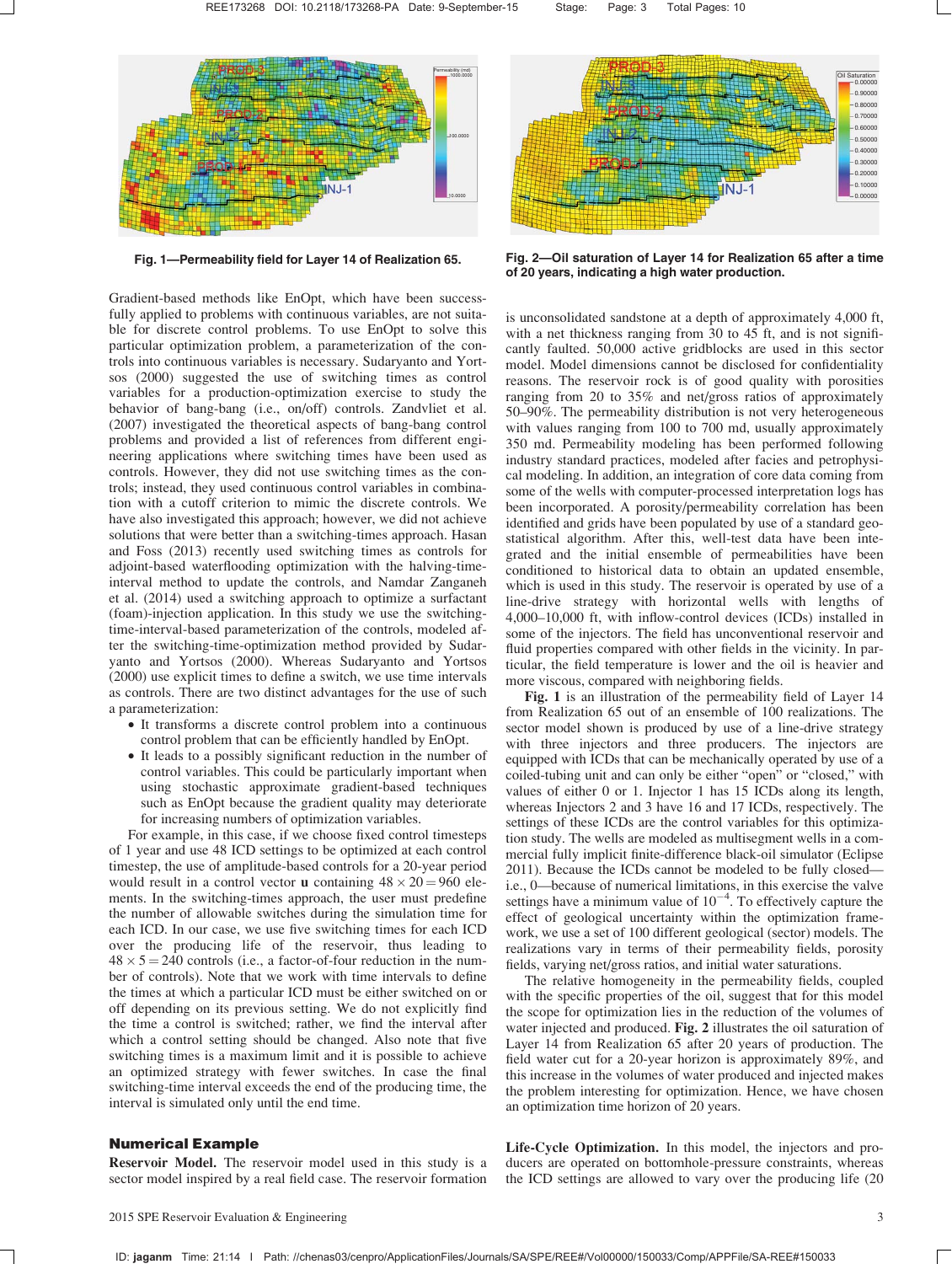

Fig. 3—Mean objective (undiscounted NPV) -function value for the 20-year-simulation time period. The red line is the mean value of the objective value, whereas the blue lines are the objective-function values for the individual ensemble members through the iteration process.

years) of the reservoir. On the basis of the engineering judgment, we allow for only five switching times per ICD throughout the 20 years, and because we have 48 ICDs per control time, the control vector **u** has  $N = 5 \times 48 = 240$  elements. An optimal life-cycle strategy of ICD settings in the injection wells is obtained by optimizing net present value (NPV), as described in Eq. 1 with  $r_o = 90$  USD/bbl,  $r_{wp} = 8$  USD/bbl, and  $r_{wi} = 5$  USD/bbl. The discount rate  $b$  is chosen to be either 0 or 10%. The initial strategy (starting point) of the life-cycle optimization is a control vector with all switching-time intervals equal to 0; i.e., there are no switches allowed, which implies that all the ICDs are fully open at all control times. Fig. 3 illustrates the optimization process, where the blue lines represent the evolution of the objective function values for the 100 different geological realizations during the iterations, whereas the red line is the expected value of the ensemble. The optimized expected objective-function value is approximately USD 695 million. Because of a lack of significant further change in the objective-function value, the optimization process was terminated after 30 iterations.

We observe, for an undiscounted NPV, an approximately 12% increase in mean objective-function value at the end of the optimization compared with the starting point of the optimization (that is, compared with a "do-nothing" strategy). Although this result is encouraging, an analysis of the cumulative oil and water rates shows an approximately 10% mean decrease in cumulative oil production for a corresponding 47.5% mean decrease in cu-



Fig. 5—10% discounted NPV, optimization started from end of Fig. 3 (i.e., the optimized strategy).



Fig. 4—10% discounted NPV, optimization started from "donothing" strategy.

mulative water injected and 70% mean decrease in cumulative water produced. Although the volumes of water injected and produced have reduced significantly, this corresponds to a large decrease in cumulative oil production, which may not be the most-attractive strategy.

Effect of Discount Factor. In reality, a discounted economic objective is traditionally used in the analysis of any project. Thus we also use discounted NPV as the objective function with a 10% discount factor. First, as in Fig. 3, we start the optimization from the "do-nothing" strategy, which is a strategy where all the ICDs are open throughout the life of the field. A comparison of this result with a simulator-handled pressure-maintenance strategy shows a 2.8% mean increase in NPV (Fig. 4). The mean cumulative oil volumes obtained with this strategy are higher than with the pressure-maintenance strategy. However, the volumes of water injected and produced are also higher. Because the starting point of the optimization is rather aggressive (in terms of waterinjection volumes), we find an optimized strategy that reflects the same behavior. This strategy is hereafter referred to as Optimization Strategy 1.

Following this result, we perform an optimization experiment from a different initial strategy, or a different point in the control space. The initial strategy is the optimized strategy from the undiscounted life-cycle result, shown in Fig. 3. We observe that starting from a different initial strategy has led us to a solution with a higher NPV compared with Fig. 4. In addition, compared with the pressure-maintenance strategy, this optimized strategy (Fig. 5), hereafter referred to as Optimization Strategy 2, achieves a mean increase of 4.2%. Thus the optimization is fairly sensitive to the initial starting point of the optimization. Optimization Strategy 2 starts from a significantly less-aggressive strategy (in terms of volumes of water injected) compared with Optimization Strategy 1 and thus achieves a lower mean cumulative oil production but also injects much-lower volumes of water. However, irrespective of the starting point, the optimized strategy always achieves better solutions in terms of NPV compared with the simulatorhandled pressure-maintenance strategy.

If we perform an optimization exercise while requiring the simulator to enforce pressure maintenance, we observe that the optimization is not successful, because of interference of the simulator-handled control with the optimization (Fig. 6).

Table 1 highlights the key differences between the two different optimized strategies when using a discounted objective function. We observe that although Optimization Strategy 2 achieves a higher NPV compared with Optimization Strategy 1, the amount of cumulative oil produced is marginally lower than with the simulator-handled pressure maintenance. However, there is a significant reduction in cumulative volumes of water needed for injection as well as water produced. On the other hand,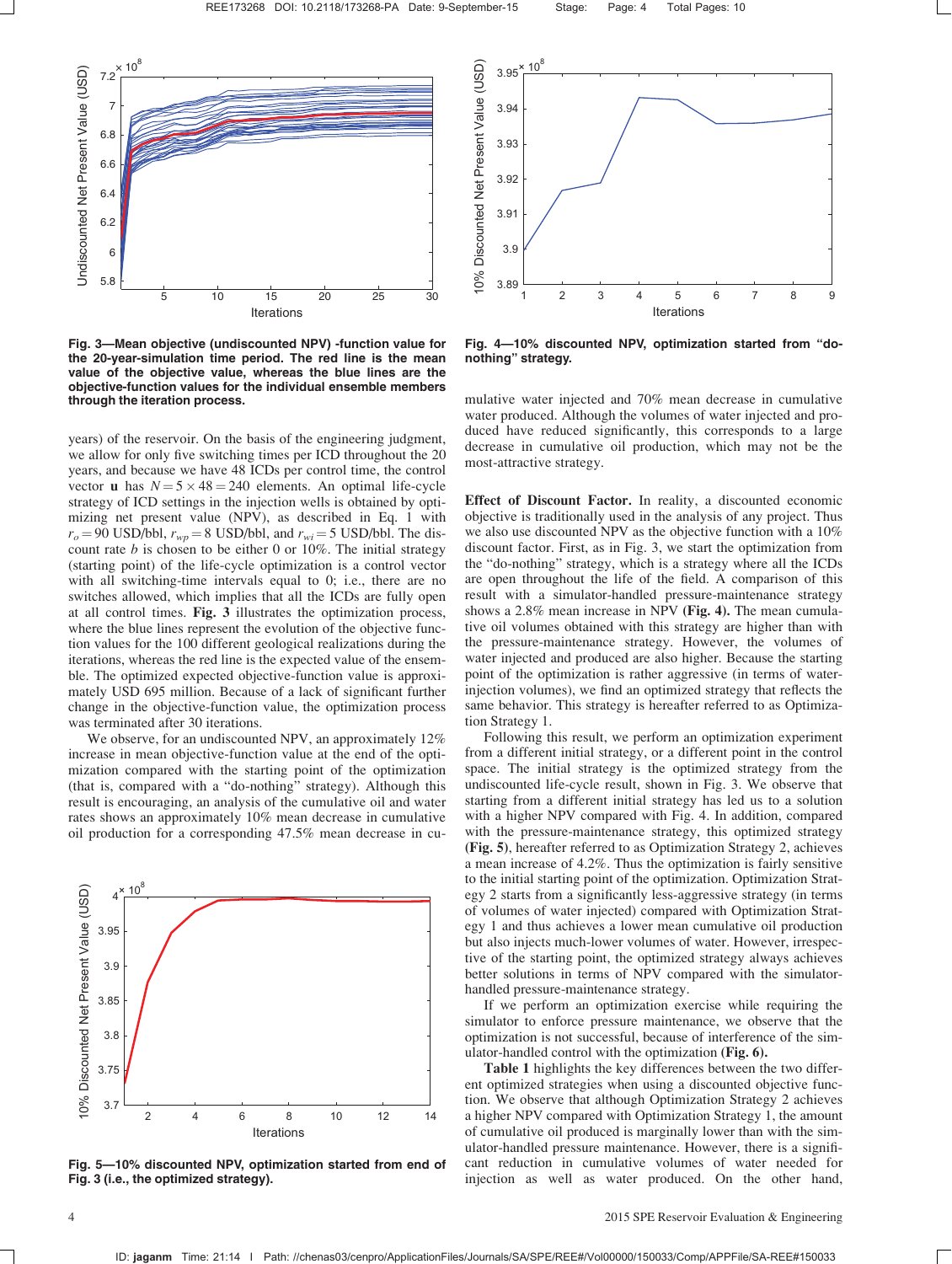

Fig. 6—10% discounted NPV with pressure maintenance handled by the simulator.

Optimization Strategy 1 achieves not only a higher NPV but also a 3% mean increase in cumulative oil produced at the cost of a higher cumulative water-injection volume, and thus a higher volume of water produced. The difference for the two strategies stems from the different initial starting points. Although it is difficult to conclude in favor of either strategy, decision makers now have a choice depending on their objectives.

Reactive Control. The economic water cut derived from the economic parameters used to calculate the objective function is 91%. However, after 20 years of production the average water cut is 89%, whereas none of the wells has yet reached the 91% value. Thus we have not yet reached a true reactive control strategy, and the reactive control strategy corresponds to the "do-nothing" strategy, the NPV of which was the starting point of the optimization.

Optimized Control Strategy. Fig. 7 is an illustration of the comparison between an optimized strategy (red) of 16 ICDs installed in Injector 2 with the reactive strategy. Recall that we defined a maximum of five allowable switches for each ICD throughout the 20-year optimization horizon. We observe that for the optimized strategy, for most cases, the ICDs do not need five switches; instead, the optimized strategy consists of mainly one or two switches per ICD. Many life-cycle optimization studies have obtained optimal control sets that are nonsmooth in nature; that is, they display frequent adjustments to the control settings, which is practically undesirable and probably not feasible to implement. However, an optimized strategy as illustrated in Fig. 7 would be more appealing to implement as an operational strategy because of its smooth behavior. The settings for the ICDs in Injectors 1 and 3 also showed very similar behavior to that observed in Fig. 7.

Comparison of Different Gradient Formulations. Many alternative formulations to the standard robust ensemble-gradient estimate have been proposed. Because of the computational complexity of the model, on the basis of the findings of Fonseca et al. (2014, 2015), we investigate the application of the three robust gradient formulations discussed in the theory section. Fig. 8 depicts the optimization process obtained by applying the different formulations. We observe that the original formulation (1:1 ratio) achieves a solution superior to the traditional pressure maintenance, "do-nothing" strategy; however, the "selected-model formulation" (blue curve) leads to a solution that achieves an expected value 5% higher than

| Property                        | Pressure Maintenance | <b>Optimization Strategy 1</b> | <b>Optimization Strategy 2</b> |
|---------------------------------|----------------------|--------------------------------|--------------------------------|
| NPV at 10%                      | $3.8363e^{8}$        | $3.9432e^8 (+2.8\%)$           | $3.9971e^8(+4.2\%)$            |
| Cumulative oil (STB)            | $1.3712e^{5}$        | $1.4130e5$ (+3.0%)             | $1.3604e^5(-0.8\%)$            |
| Cumulative water produced (STB) | $3.2245e^{5}$        | $3.3985e^5(+5.4\%)$            | $2.8454e^{5}(-13%)$            |
| Cumulative water injected (STB) | $4.6053e^5$          | $4.8332e^5$ (+5.0%)            | $4.2054e^5(-9.5\%)$            |

Table 1—Comparison of different optimization strategies.



Fig. 7—Comparison of Optimization Strategy 2 (red) for Injector 2 over the 20-year horizon with the "do-nothing"/reactive strategy (blue). In most cases, the ICDs make one or two switches over the 20-year period.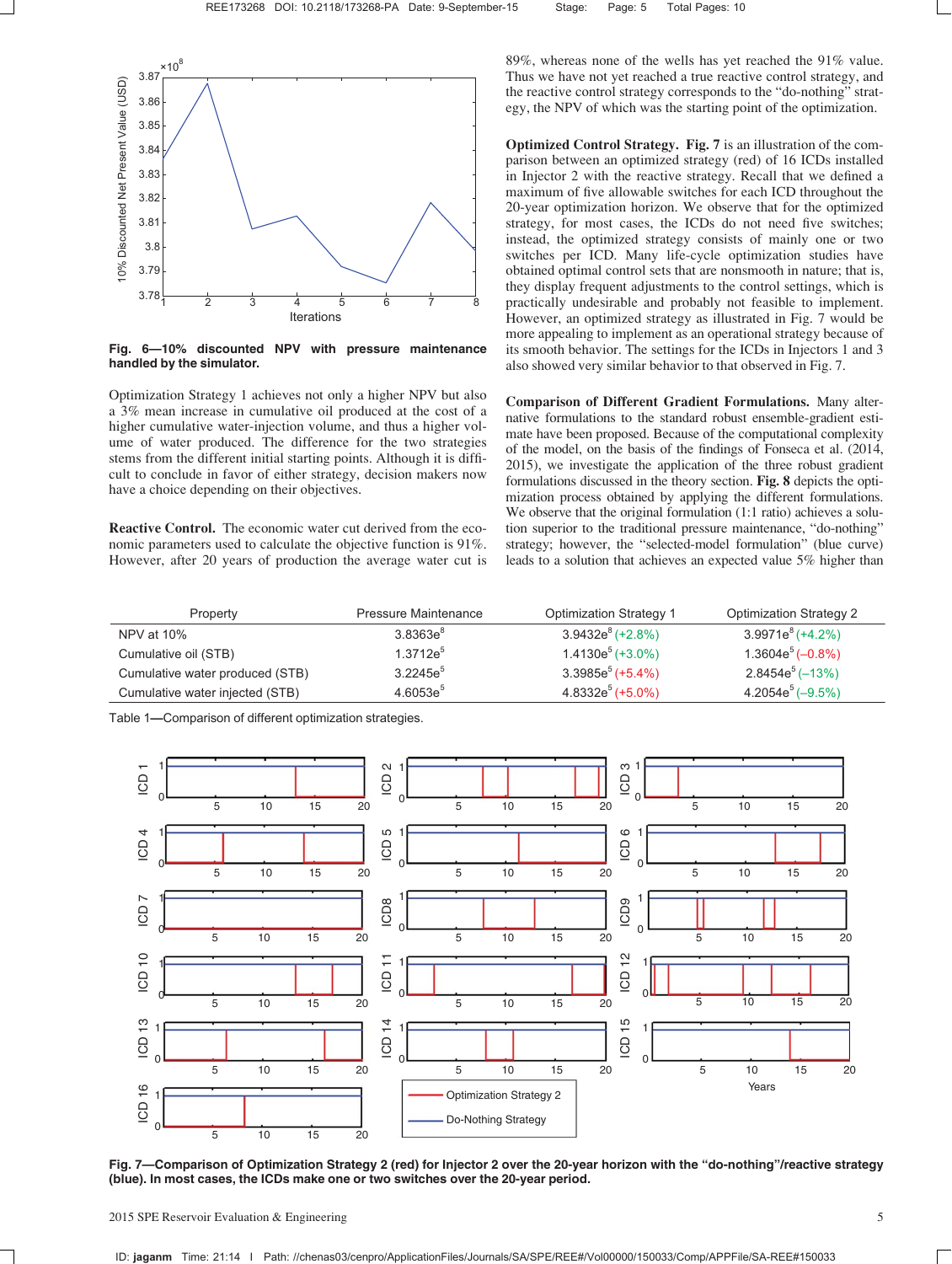

Fig. 8—Comparison of the optimization performance for different gradient formulations.

the original formulation (green curve). It should be noted that there is always ambiguity with respect to how the models used in this approach are chosen and what impact a different set of chosen models would have on the optimization. The modified robust gradient formulation (red curve) achieves the highest-expected objectivefunction value, which is approximately 5.5% higher than the value for the original formulation and 0.5% higher compared with the selected-model formulation. The modified-gradient formulation, like the original formulation, uses the entire ensemble of geological realizations; i.e., it accounts for all the uncertainty available to estimate the robust gradient, unlike the selected-model approach.

Reduction in Number of ICDs. Because ICDs are expensive to install and operate, reducing the number of ICDs could be economically beneficial. However, the impact of having fewer ICDs could result in a reduction in controllability. The grouping of the ICDs is primarily dependent on the geological perspective and well-path design. van Essen et al. (2010) showed that a grouping of ICDs dependent on dynamic results instead of a geology-based grouping may lead to better results in terms of the objective-function value. The well-path design used in the present study is undulating. Compared with the example in van Essen et al. (2010), in which the horizontal wells are completely horizontal, we expect that dynamic grouping will not lead to improved results. The dynamic grouping methodology proposed in van Essen et al. (2010) is modeled after a visualization of the optimized control strategy. Visual inspection of the optimal control set illustrated Fig. 7 does not suggest any apparent dynamic grouping possibilities. Fig. 9 is a comparison of the optimization procedure with a significant (approximately a factor of four) reduction (blue curve) in the number of ICDs dependent on geological insight compared with the base case (red curve). We observe that having fewer ICDs results in a loss of controllability and thus an optimized strategy with a lower NPV. The difference in the objective-function values between the two cases is approximately 3%, where the cost reduction caused by a reduced number of ICDs has not been taken into account. We do not have data about the actual costs (installation) of a single ICD. On the basis of discussions with field specialists, the total costs saved as a result of installation of fewer ICDs used for this case is estimated, on the higher side, to be two orders of magnitude lower than the values of NPV shown in Fig. 9. Thus, for this example, the costs saved by the installation of fewer ICDs does not offset the gain in NPV achieved by use of a higher number of ICDs.

Hierarchical-Switching Optimization. The hierarchical (biobjective) switching-optimization method is used to achieve multiobjective optimization under uncertainty, as illustrated in Fig. 10. Following van Essen et al. (2011), the primary objective is undiscounted NPV, as shown in Fig. 3, whereas the secondary objective is a highly (25%) discounted NPV to account for the shortterm gains. We observe a mean increase of approximately 9.2% in the secondary objective function compared with a maximum-



Fig. 9—Comparison of the impact of the use of a reduced number of ICDs on the basis of geology and well-path designs. A reduced set of ICDs (blue) results in reduced controllability and thus a lower NPV.

allowed mean decrease  $\varepsilon$  of 1% in the primary objective function. The switching optimization begins from the optimized solution achieved by the modified robust gradient formulation for lifecycle optimization. The same modified formulation is also used for this hierarchical optimization. In addition, the mean increase in cumulative oil produced over 20 years is marginally (2%) higher because of a higher (4.5%) increase in cumulative water injected compared with the solution achieved for life-cycle optimization. This confirms the general trend observed for this sector model (i.e., higher volumes of water injected will result in higher volumes of oil produced). The results illustrate the capacity of ensemble-based multiobjective optimization under geological uncertainty to achieve results of practical importance.

Note that we have terminated the optimization for the secondary objective function after 15 iterations, which translates to 1,500 reservoir simulations for the gradient estimate and 2,100 simulations for evaluation of the updated control set (i.e., a total of 3,600 reservoir simulations). Although the total number of simulations is not high, because of the complex nature of the models, a forward simulation lasts approximately 15 minutes. Thus, to obtain these results in a sequential manner would take roughly 37 days. An inherent advantage of ensemble-based optimization is that the gradient can be estimated by use of distributed computing, as has been performed for the present study. The speedup achieved in this case, by use of 25 cores, is roughly a factor of nine (i.e., the robust hierarchical optimization was performed in approximately 4 days).

Fig. 11 depicts a comparison of the mean cumulative cash flow over time for the optimized solutions achieved by the switching algorithm (blue), life-cycle optimization (green), and the "donothing" strategy (red). It is observed that after 2,000 days, the cumulative cash flow of the multiobjective optimization (blue curve) is approximately 12% higher compared with the life-cycle optimization (green curve), which will enable the project to achieve the break-even point faster, whereas the ultimate NPV of the two strategies is nearly equal. Similar to the results obtained in Fonseca et al. (2014), the "do-nothing"/reactive control strategy gives the best short-term performance at a price of the worst long-term performance. Note that in the "do-nothing" scenario, none of the production wells has reached the economic water-cut limit of 91%, and the drop in NPV after approximately 6,500 days is caused by water-injection costs.

# **Discussion**

We have not considered the commonly used weighted-sum method in this work because it is impossible to know a priori which weight combination will give the desired results. The advantage of the hierarchical approach is that the user decides the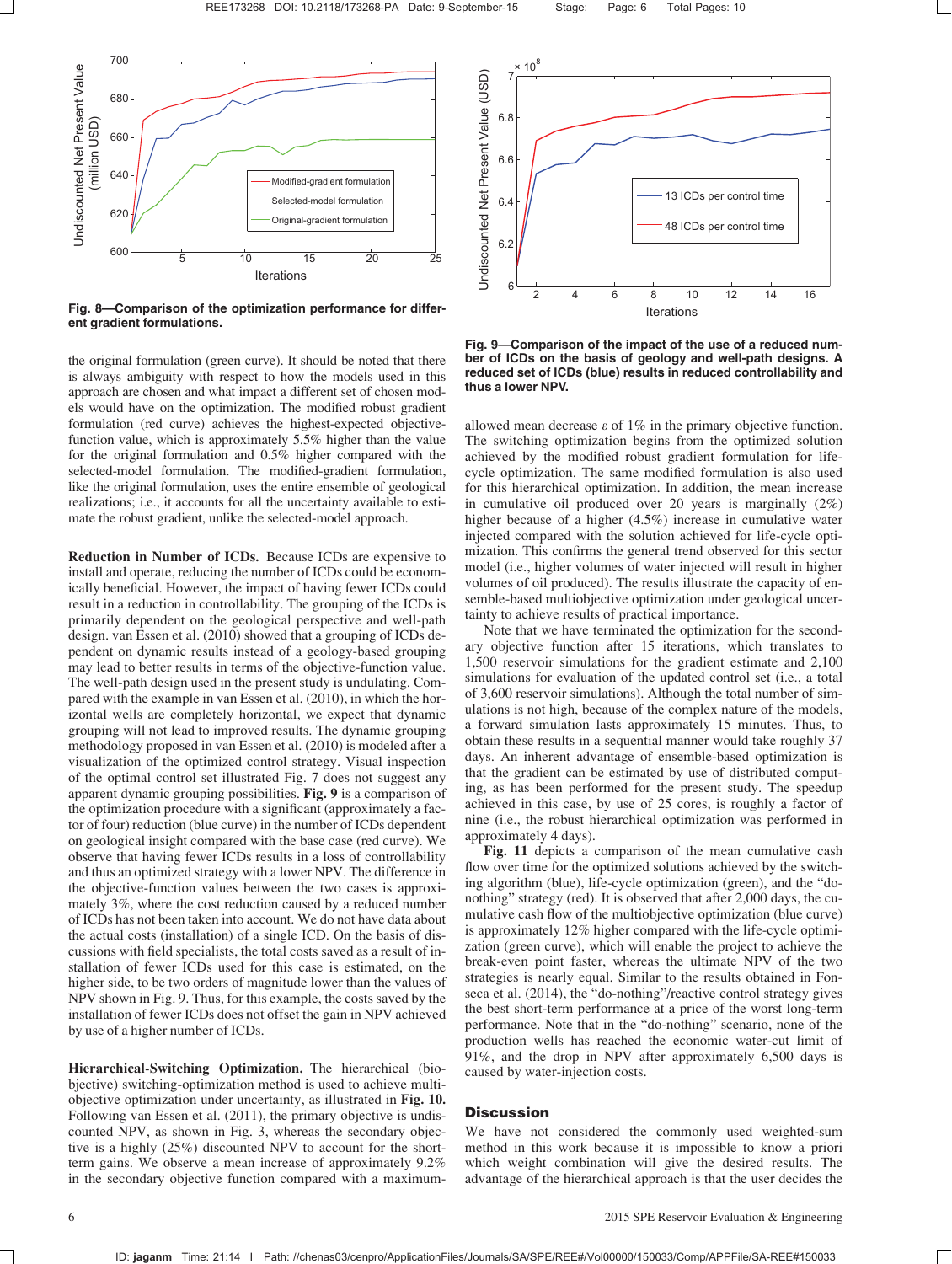

Fig. 10—Multiobjective optimization with an initial strategy dependent on life-cycle 0% discounted NPV, showing a mean 9.2% increase in the secondary objective function (25% discounted NPV) for a 1% mean decrease in primary objective function.

maximum-allowable decrease in the primary objective. This feature is not known a priori when using the weighted-sum method. We would need to perform a trial-and-error set of experiments, which would be computationally demanding.

Also, we did not use a full Pareto-curve approach, in which a large number of weighted-sum simulations is performed with different weight combinations. Generating such a full Pareto curve would provide a decision maker a range of possible solutions from which to choose. However, computing the full Pareto curve is computationally much-more intensive and is outside the computational limits of our study. The choice of  $\varepsilon = 1\%$  in our hierarchical-switching approach is simply a choice; a user is free to decide his own choice depending on how much a user values the long-term targets. We do not claim that this is the correct choice, because, as with any multiobjective approach, especially those that aim to generate a Pareto front, the idea is to obtain a range of possible solutions from which to choose. No single solution is necessarily the correct one. van Essen et al. (2011), who first introduced the hierarchical-switching method, have included an illustration of the principle and execution of this hierarchicalswitching method.

By request of one of the reviewers, we repeated the optimization for a much-lower oil price of USD 50/bbl while keeping the water costs the same. Fig. 12 depicts the results. Compared with Fig. 3, we now increase the objective-function value much more (approximately 35% against approximately 12% in Fig. 3), which illustrates that at lower oil prices the effect of reducing water production and injection becomes more important.

# Conclusions

- 1. An ensemble-based robust multiobjective optimization work flow tested on a sector model inspired from a real field case shows results of practical value against acceptable computational cost.
- 2. Parameterization of on/off-type controls by use of a switchingtime-interval method is efficient when working with stochastic gradient techniques, such as ensemble-based optimization.
- 3. The hierarchical-switching algorithm leads to an approximately 9% mean increase in the secondary objective function (short-term targets) against a mean decrease of 1% in the primary objective function (life-cycle targets).
- 4. The main scope of optimization for this example lies in the reduction of the volumes of water injected and produced.
- 5. The modified robust gradient formulation performs better than other formulations described in the literature.
- 6. A reduction in the number of inflow-control devices (ICDs) results in a loss of controllability and thus lower objective-



Fig. 11—Comparison of the mean cash flow over time for the entire ensemble of geological realization for the different optimization strategies.



Fig. 12—Mean increase in objective-function value over the ensemble of realizations for an oil price of USD 50/bbl.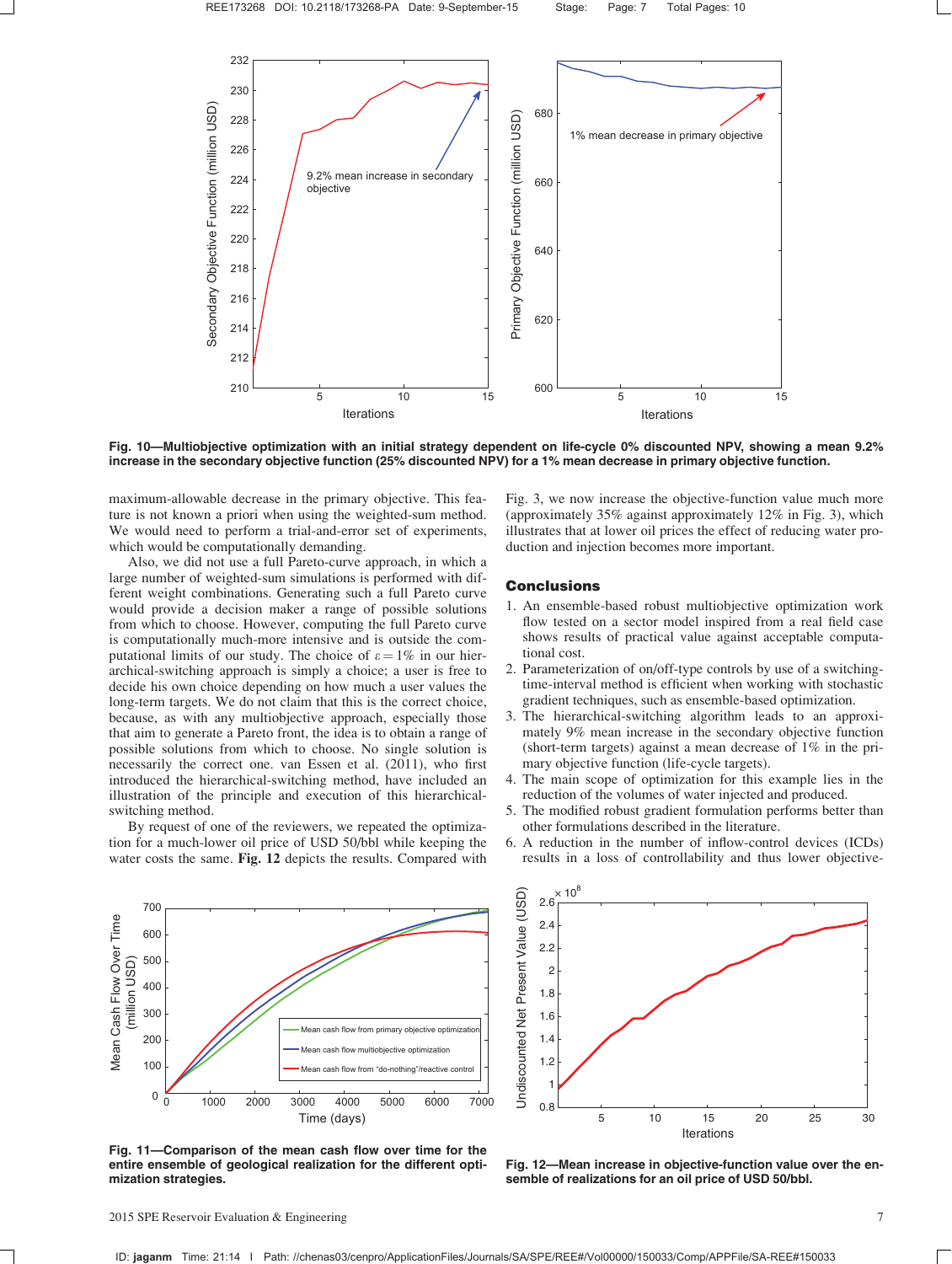function values. However, it may still be a better strategy if the cost of the ICDs is incorporated into the objective function.

7. The optimization is sensitive to the initial starting point. Two different optimized strategies have been provided for the decision maker to choose from.

#### Nomenclature

- $a =$  step size
- $b =$  discount rate
- $c_{uI}$  = ensemble cross-covariance vector
- $C =$  distribution-covariance matrix
- $C_{uu}$  = ensemble-covariance matrix
- $\mathbf{g} =$  gradient vector
- $j$  = vector of mean-shifted objective-function values
- $J =$  objective-function value
- $\overline{J}$  = mean objective-function value
- $k =$  timestep counter
- $K =$  total number of timesteps
- $\ell$  = iteration counter
- $M =$  number of ensemble members
- $N =$  number of control variables
- $q =$  flow rates
- $r$  = price per unit volume
- $t =$ time
- $u =$  control variable
- $u =$  vector of control variables
- $\overline{\mathbf{u}}$  = ensemble mean
- $\overline{U}$  = matrix of ensemble-mean-shifted control vectors
- $\varepsilon$  = maximum allowed decrease in primary-objective-function value
- $\tau$  = reference time for discounting

### **Subscripts**

- $o = oil$
- $w =$  water
- $wi$  = injected water
- $wp =$  produced water

# Acknowledgments

This research was performed within the context of the Integrated Systems Approach to Petroleum Production (ISAPP) knowledge center. ISAPP is a joint project of TNO, Delft University of Technology, Eni, Statoil, and Petrobras. The authors acknowledge Schlumberger for providing multiple academic Eclipse licenses for this work. The authors also acknowledge Stefano Raniolo for assistance in setting up the simulation models.

#### References

- Alhuthali, A. H. H., Datta-Gupta, A., Yuen, B. et al. 2009. Field Applications of Waterflood Optimization via Optimal Rate Control With Smart Wells. Presented at the SPE Reservoir Simulation Symposium, The Woodlands, Texas, 2–4 February. SPE-118948-MS. [http://](http://dx.doi.org/10.2118/118948-MS) [dx.doi.org/10.2118/118948-MS.](http://dx.doi.org/10.2118/118948-MS)
- Bailey, W. J., Couet, B. and Wilkinson, D. 2005. Field Optimization Tool for Maximizing Asset Value. SPE Res Eval & Eng 8 (1): 7–21. SPE-87026-PA. [http://dx.doi.org/10.2118/87026-PA.](http://dx.doi.org/10.2118/87026-PA)
- Chaudhri, M. M., Phale, H. A. and Liu, N. 2009. An Improved Approach For Ensemble Based Production Optimization: Application To A Field Case. Presented at the EUROPEC/EAGE Conference and Exhibition, Amsterdam, 8–11 June. SPE-121307-MS. [http://dx.doi.org/10.2118/](http://dx.doi.org/10.2118/121307-MS) [121307-MS.](http://dx.doi.org/10.2118/121307-MS)
- Chen, C., Li, G. and Reynolds, A. 2012. Robust Constrained Optimization of Short- and Long-Term Net Present Value for Closed-Loop Reservoir Management. SPE J. 17 (3): 849–864. SPE-141314-PA. [http://](http://dx.doi.org/10.2118/141314-PA) [dx.doi.org/10.2118/141314-PA.](http://dx.doi.org/10.2118/141314-PA)
- Chen, Y. 2008. Efficient Ensemble-Based Reservoir Management. PhD dissertation, University of Oklahoma, Norman, Oklahoma (2008).
- Chen, Y. and Oliver, D. S. 2010. Ensemble-Based Closed-Loop Optimization Applied to Brugge Field. SPE Res Eval & Eng 13 (1): 56–71. SPE-118926-PA. [http://dx.doi.org/10.2118/118926-PA.](http://dx.doi.org/10.2118/118926-PA)
- Chen, Y., Oliver, D. S. and Zhang, D. 2009. Efficient Ensemble-Based Closed-Loop Production Optimization. SPE J. 14 (4): 634–645. SPE-112873-PA. [http://dx.doi.org/10.2118/112873-PA.](http://dx.doi.org/10.2118/112873-PA)
- Conn, A. R., Scheinberg, S. and Vicente, L. N. 2009. Introduction to Derivative-Free Optimization. Philadelphia, Pennsylvania: Society for Industrial and Applied Mathematics.
- Dehdari, V. and Oliver, D. S. 2012. Sequential Quadratic Programming for Solving Constrained Production Optimization--Case Study From Brugge Field. SPE J. 17 (3): 874–884. SPE-141589-PA. [http://](http://dx.doi.org/10.2118/141589-PA) [dx.doi.org/10.2118/141589-PA.](http://dx.doi.org/10.2118/141589-PA)
- Do, S. T. and Reynolds, A. C. 2013. Theoretical Connections Between Optimization Algorithms based on an Approximate Gradient. Computat. Geosci. 17 (6): 959–973. [http://dx.doi.org/10.1007/s10596-013-9368-9.](http://dx.doi.org/10.1007/s10596-013-9368-9)
- Eclipse. 2011. [http://www.slb.com/services/software/reseng/eclipse.](http://www.slb.com/services/software/reseng/eclipse)
- Fonseca, R. M., Stordal, A. S., Leeuwenburgh, O., et al. 2014. Robust Ensemble-Based Multi-Objective Optimization. Oral presentation given at the 14th European Conference on the Mathematics of Oil Recovery (ECMOR XIV), Catania, Italy, 8–11 September.
- Fonseca, R. M., Kahrobaei, S., Van Gastel, L. J. T., et al. 2015. Quantification of the Impact of Ensemble Size on the Quality of an Ensemble Gradient Using Principles of Hypothesis Testing. Presented at the 2015 SPE Reservoir Simulation Symposium, Houston, 22–25 February. SPE-173236-MS. [http://dx.doi.org/10.2118/173236-MS.](http://dx.doi.org/10.2118/173236-MS)
- Forouzanfar, F., Della Rossa, E., Russo, R., et al. 2013. Life-Cycle Production Optimization of an Oil Field with an Adjoint-Based Gradient Approach. J. Pet. Sci. Eng. 112 (December): 351–358. [http://](http://dx.doi.org/10.1016/j.petrol.2013.11.024) [dx.doi.org/10.1016/j.petrol.2013.11.024.](http://dx.doi.org/10.1016/j.petrol.2013.11.024)
- Golub, G. and van Loan, C. 1989. Matrix Computations, 4th ed. The John Hopkins University Press, Balitmore, USA.
- Hasan, A. and Foss, B. 2013. Optimal Wells Scheduling of a Petroleum Reservoir. Oral presentation given at the European Control Conference (ECC), Zurich, Switzerland, 17–19 July.
- Isebor, O. J. and Durlofsky, L. J. 2014. Biobjective Optimization for General Oil Field Development. J. Pet. Sci. Eng. 119 (July): 123–138. [http://dx.doi.org/10.1016/j.petrol.2014.04.021.](http://dx.doi.org/10.1016/j.petrol.2014.04.021)
- Isebor, O. J., Echeverría Ciaurri, D. and Durlofsky, L. J. 2014. Generalized Field-Development Optimization With Derivative-Free Procedures. SPE J. 19 (5): 891–908. SPE-163631-PA. [http://dx.doi.org/10.2118/](http://dx.doi.org/10.2118/163631-PA) [163631-PA.](http://dx.doi.org/10.2118/163631-PA)
- Jansen, J. D. 2011. Adjoint-based Optimization of Multi-Phase Flow Through Porous Media–A review. Comput. Fluids 46 (1) 40–51. [http://dx.doi.org/10.1016/j.compfluid.2010.09.039.](http://dx.doi.org/10.1016/j.compfluid.2010.09.039)
- Jansen, J. D., Douma, S. G., Brouwer, D. R., et al. 2009. Closed Loop Reservoir Management. Presented at SPE Reservoir Simulation Symposium, The Woodlands, Texas, 2–4 February. SPE-119098-MS. [http://](http://dx.doi.org/10.2118/119098-MS) [dx.doi.org/10.2118/119098-MS.](http://dx.doi.org/10.2118/119098-MS)
- Li, L., Jafarpour, B. and Mohammad-Khaninezhad, M. R. 2012. A Simultaneous Perturbation Stochastic Approximation Algorithm for Coupled Well Placement and Control Optimization Under Geologic Uncertainty. Computat. Geosci. 17 (1): 167–188. [http://dx.doi.org/10.1007/](http://dx.doi.org/10.1007/s10596-012-9323-1) [s10596-012-9323-1.](http://dx.doi.org/10.1007/s10596-012-9323-1)
- Liu, X. and Reynolds, A. C. 2014. Gradient-Based Multi-Objective Optimization with Applications to Waterflooding Optimization. Oral presentation given at the 14th European Conference on the Mathematics of Oil Recovery (ECMOR XIV), Catania, Italy, 8–11 September.
- Lorentzen, R. J., Berg, A., Naevdal, G., et al. 2006. A New Approach for Dynamic Optimization of Waterflooding Problems. Presented at the Intelligent Energy Conference and Exhibition, Amsterdam, 11–13 April. SPE-99690-MS. [http://dx.doi.org/10.2118/99690-MS.](http://dx.doi.org/10.2118/99690-MS)
- Namdar Zanganeh, M., Kraaijevanger, J. F. B. M., Buurman, H. W., et al. 2014. Challenges in Adjoint-Based Optimization of a Foam EOR Process. Computat. Geosci. 18 (3–4): 563–577. [http://dx.doi.org/10.1007/](http://dx.doi.org/10.1007/s10596-014-9412-4) [s10596-014-9412-4](http://dx.doi.org/10.1007/s10596-014-9412-4)
- Nwaozo, J. 2006. Dynamic Optimization of a Waterflooding Reservoir. Master's thesis, University of Oklahoma, Norman, Oklahoma (2006).
- Oliver, D. S., Reynolds, A. C. and Liu, N. 2008. Inverse Theory for Petroleum Reservoir Characterization and History Matching. Cambridge, UK: Cambridge University Press.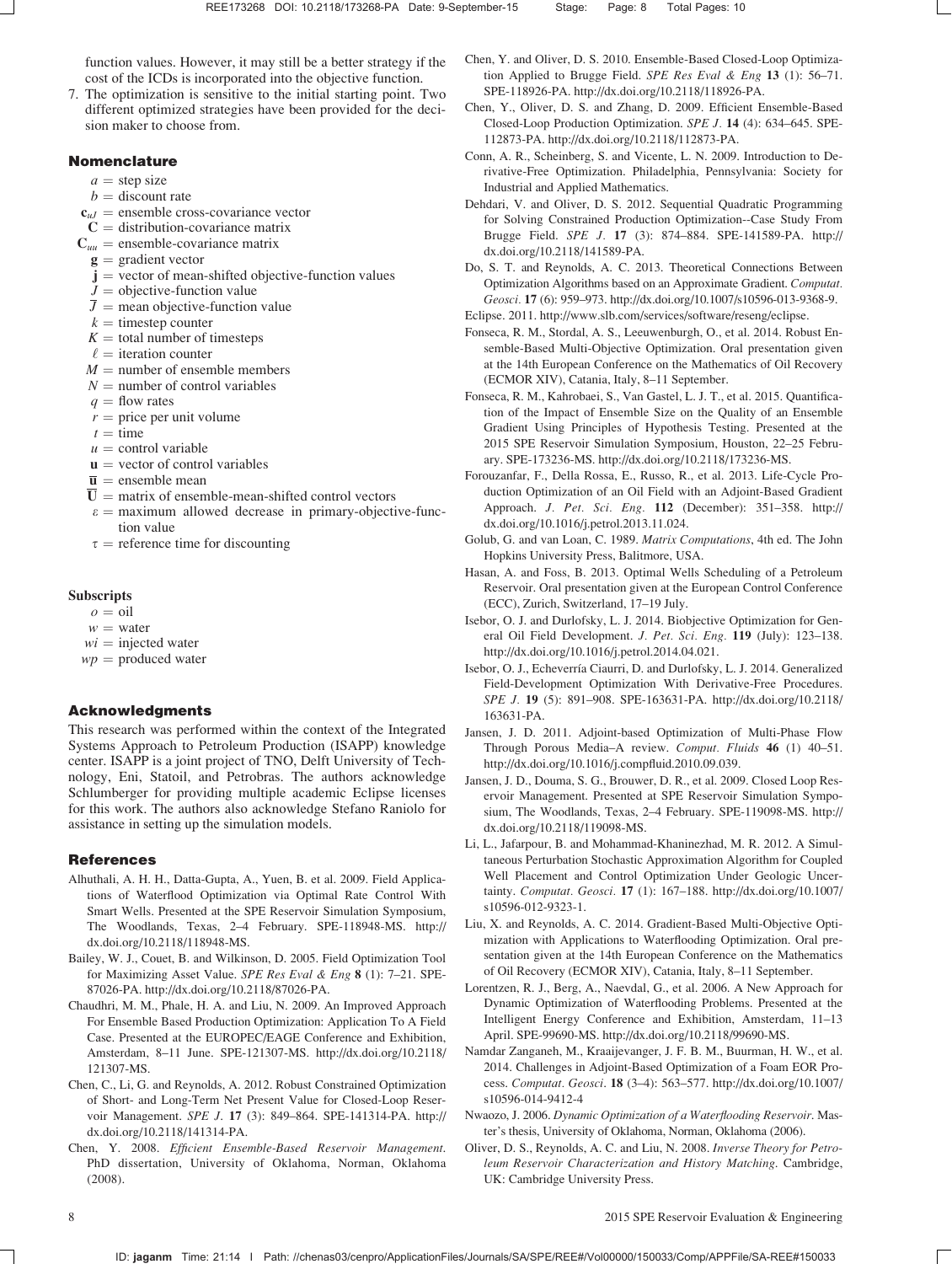- Pajonk, O., Schulze-Riegert, R., Krosche, M., et al. 2011. Ensemble-Based Water Flooding Optimization Applied to Mature Fields. Presented at the SPE Middle East Oil and Gas Show and Conference, Manama, Bahrain, 25–28 September. SPE-142621-MS. [http://dx.doi.org/](http://dx.doi.org/10.2118/142621-MS) [10.2118/142621-MS.](http://dx.doi.org/10.2118/142621-MS)
- Raniolo, S., Dovera, L., Cominelli, A., et al. 2013. History Match and Polymer Injection Optimization in a Mature Field Using the Ensemble Kalman Filter. Proc., 17th European Symposium on Improved Oil Recovery, St. Petersburg, Russia, 16–18 April. [http://dx.doi.org/10.3997/](http://dx.doi.org/10.3997/2214-4609.20142642) [2214-4609.20142642.](http://dx.doi.org/10.3997/2214-4609.20142642)
- Sarma, P., Durlofsky, L. J. and Aziz, K. 2008. Computational Techniques for Closed-Loop Reservoir Modeling with Application to a Realistic Reservoir. Pet. Sci. Tech. 26 (10–11): 1120–1140. [http://dx.doi.org/](http://dx.doi.org/10.1080/10916460701829580) [10.1080/10916460701829580.](http://dx.doi.org/10.1080/10916460701829580)
- Stordal, A. S., Szklarz, S. P. and Leeuwenburgh, O. 2014. A Closer Look at Ensemble Based Optimization in Reservoir Management. Oral presentation given at the 14th European Conference on the Mathematics of Oil Recovery (ECMOR XIV), Catania, Italy, 8–11 September.
- Strang, G. 2006. Linear Algebra and its Applications, fourth edition. Boston, Massachusetts: Brooks Cole.
- Sudaryanto, B. and Yortsos, Y. C. 2000. Optimization of Fluid Front Dynamics in Porous Media Using Rate Control. Phys. Fluids 12 (7): 1656–1670. [http://dx.doi.org/10.1063/1.870417.](http://dx.doi.org/10.1063/1.870417)
- van Essen, G. M., Jansen, J. D., Brouwer, R., et al. 2010. Optimization Of Smart Wells in the St. Joseph Field. SPE Res Eval & Eng 13 (4): 588–595. SPE-123563-PA. [http://dx.doi.org/10.2118/123563-PA.](http://dx.doi.org/10.2118/123563-PA)
- van Essen, G. M., Van den Hof, P. M. J. and Jansen, J. D. 2011. Hierarchical Long-Term and Short-Term Production Optimization. SPE J. 16 (1): 191–199. SPE-124332-PA. [http://dx.doi.org/10.2118/124332-PA.](http://dx.doi.org/10.2118/124332-PA)
- van Essen, G. M., Zandvliet, M. J., Van den Hof, P. M. J., et al. 2009. Robust Waterflooding Optimization of Multiple Geological Scenarios. SPE J. 14 (1): 202–210. SPE-102913-PA. [http://dx.doi.org/10.2118/](http://dx.doi.org/10.2118/102913-PA) [102913-PA.](http://dx.doi.org/10.2118/102913-PA)
- Yeten, B., Durlofsky, L. J. and Aziz, K. 2003. Optimization of Nonconventional Well Type, Location, and Trajectory. SPE J. 8 (3): 200–210. SPE-86880-PA. [http://dx.doi.org/10.2118/86880-PA.](http://dx.doi.org/10.2118/86880-PA)
- Zandvliet, M. J., Bosgra, O. H., Van den Hof, P. M. J., et al. 2007. Bang-Bang Control and Singular Arcs in Reservoir Flooding. J. Pet. Sci. Eng. 58 (1–2): 186–200.<http://dx.doi.org/10.1016/j.petrol.2006.12.008>

# Appendix A—Ensemble-Based-Optimization (EnOpt) Theory

Deterministic Formulation. Chen (2008) and Chen et al. (2009) gave systematic descriptions of the EnOpt method as it is currently used. Predecessors to EnOpt, modeled after the ensemble Kalman filter, were introduced by Lorentzen et al. (2006) and Nwaozo (2006). The following is a short overview of the method, largely following the description in Fonseca et al. (2015). A single control vector is defined as

u ¼ ½u1; u2…uN T ; ðA-1Þ ........................

where  $N$  is the total number of control variables (e.g., bottomhole pressures, well rates, or valve settings over time). Thus u is a vector with  $N$  elements, where  $N$  usually equals the number of control timesteps multiplied by the number of control variables per timestep. In EnOpt, a multivariate, Gaussian-distributed ensemble  $[\mathbf{u}_1,$  $\mathbf{u}_2, \ldots, \mathbf{u}_M$  of size *M* is generated with a distribution mean **u** and a predefined distribution-covariance matrix C, which is kept constant throughout the optimization process, whereas u is updated until convergence. To estimate the gradient, a mean-shifted ensemble matrix is defined as

$$
\mathbf{U} = [\mathbf{u}_1 - \overline{\mathbf{u}}, \mathbf{u}_2 - \overline{\mathbf{u}}, \cdots \mathbf{u}_M - \overline{\mathbf{u}}], \ldots \ldots \ldots \ldots \ldots (A-2)
$$

where

<sup>u</sup> <sup>¼</sup> <sup>1</sup> M X<sup>M</sup> i¼1 ui; ðA-3Þ ...........................

is the ensemble mean (i.e., the sample mean that is an estimator of the distribution mean u). [Note that in earlier publications we used the transposed version of U. We modified our notation to bring it in line with that of publications such as Conn et al. (2009)]. Similarly, a mean-shifted objective-function vector is defined as

$$
\mathbf{j} = [J_1 - \overline{J}, J_2 - \overline{J}, \cdots J_M - \overline{J}, ]^T, \quad \ldots \ldots \ldots \ldots \ldots \quad (A-4)
$$

where values of  $J_i$  correspond to the simulated response to control vectors  $\mathbf{u}_i$ , and where

$$
\overline{J} = \frac{1}{M} \sum_{i=1}^{M} J_i. \quad \dots \quad \dots \quad \dots \quad \dots \quad \dots \quad \dots \quad \text{(A-5)}
$$

The approximate gradient as proposed by Chen (2008) and Chen et al. (2009) is given by

$$
\mathbf{g} = \mathbf{C}_{uu}^{-1} \mathbf{c}_{uJ}, \quad \dots \quad \dots \quad \dots \quad \dots \quad \dots \quad \dots \quad \text{(A-6)}
$$

where

$$
\mathbf{C}_{uu} = \frac{1}{M-1}(\mathbf{U}\mathbf{U}^T), \quad \dots \quad \dots \quad \dots \quad \dots \quad \text{(A-7)}
$$

and

$$
\mathbf{c}_{uJ} = \frac{1}{M-1}(\mathbf{Uj}), \quad \dots \dots \dots \dots \dots \dots \dots \dots \quad \text{(A-8)}
$$

are ensemble (sample)-covariance and cross-covariance matrices, respectively. (Note that  $c_{uJ}$  is a 1D matrix; i.e., a vector.) For the usual case where  $M < N$ , matrix  $C_{uu}$  is rank-deficient, and Chen (2008) and Chen et al. (2009) therefore propose not to use Eq. A-6 but to instead use

$$
\mathbf{g}' = \mathbf{c}_{uJ}, \ldots \ldots \ldots \ldots \ldots \ldots \ldots \ldots \ldots \ldots \ldots \ldots (A-9)
$$

or

$$
\mathbf{g}^{''} = \mathbf{C}_{uu}\mathbf{c}_{uJ}, \quad \ldots \ldots \ldots \ldots \ldots \ldots \ldots \ldots \ldots \ldots \quad (A-10)
$$

and both can be interpreted as "smoothed" gradients. In the present study, we use a straight gradient—Eq. A-6—computed as the underdetermined least-squares solution,

$$
\mathbf{g} = (\mathbf{U}\mathbf{U}^T)^{-1}\mathbf{U}\mathbf{j} = \mathbf{U}^{\dagger}\mathbf{j}, \quad \dots \dots \dots \dots \dots \dots \quad (A-11)
$$

where the superscript † indicates the Moore-Penrose pseudoinverse (Golub and van Loan 1989). which is conveniently computed by use of a singular-value decomposition (Strang 2006). This formulation was also described by Dehdari and Oliver (2012), whereas Do and Reynolds (2013) recently demonstrated that it is akin to what is known as a "simplex gradient" (Conn et al. 2009).

Robust Formulation. Original Robust Formulation. Chen (2008) and Chen and Oliver (2010) introduced a technique to include the concept of robust optimization within the EnOpt framework. They suggested the use of two ensemble sets: one ensemble of controls and another ensemble of geological models. Intuitively, if the two ensembles consist of  $M$  members each, then the use of Eq. A-11 would require  $M^2$  function evaluations (i.e., reservoir simulations) for a gradient estimate, which is computationally not attractive. Chen (2008) provided an argumentation for the possibility of evaluating only M samples (by coupling one geological-ensemble member with one control-ensemble member) to approximate the robust EnOpt gradient. Note that the size of the two ensembles must be the same. The use of such a 1:1 ratio makes EnOpt computationally very attractive for robust optimization. Thus, the original formulation will be similar to Eqs. A-2, A-4, and (A-11) when using the 1:1 ratio. In Stordal et al. (2014), it is shown that this implementation converges to the correct gradient when the